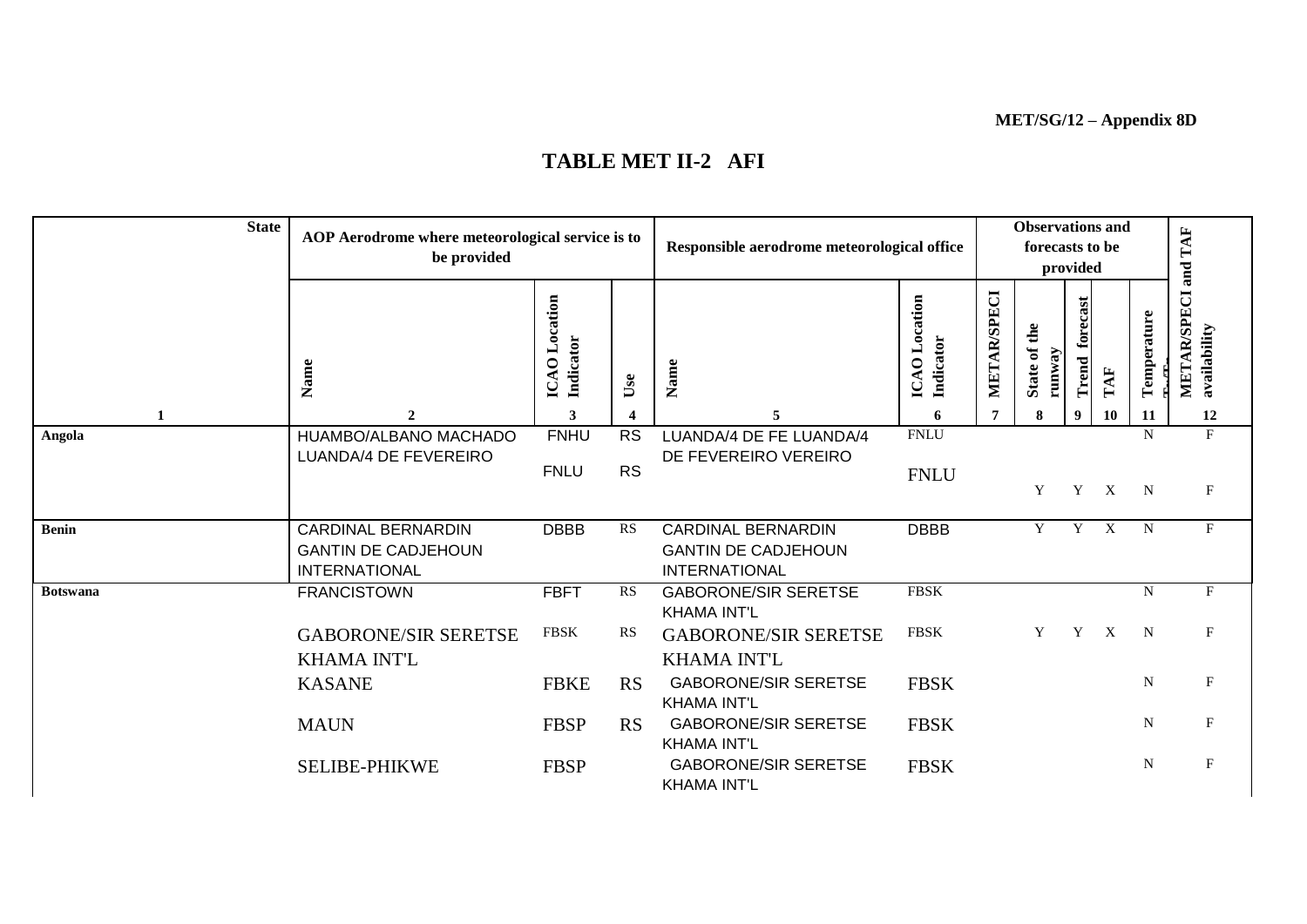| <b>Burkina Faso</b>                     | <b>BOBO DIOULASSO</b>                    | <b>DFOO</b> | <b>RS</b> | OUAGADOUGOU/AEROPORT                     | <b>DFFD</b> |                |     |                           | $\mathbf N$ |              |
|-----------------------------------------|------------------------------------------|-------------|-----------|------------------------------------------|-------------|----------------|-----|---------------------------|-------------|--------------|
|                                         | OUAGADOUGOU/AEROPORT                     | <b>DFFD</b> | RS        | OUAGADOUGOU/AEROPORT                     | <b>DFFD</b> |                |     |                           | ${\bf N}$   |              |
| <b>Burundi</b>                          | <b>BUNJUBURA</b>                         | <b>HBBA</b> |           |                                          |             | $\mathbf Y$    | Y   | T                         | $N$ F       |              |
| <b>Cameroon</b>                         | DOULALA/AEROPORT                         | <b>FKKD</b> | RS        | DUALA/AEROPORT                           | <b>FKKD</b> | Y              | Y   | X                         | N           | $\mathbf{F}$ |
|                                         | <b>GAROUA</b>                            | <b>FKKR</b> | AS        | <b>GAROUA</b>                            | <b>FKKR</b> |                | Y   |                           | N           | $\mathbf{F}$ |
|                                         | <b>MAROUA/SALAK</b>                      | <b>FKKL</b> | RS        | DOUALA/AEROPORT                          | <b>FKKD</b> |                |     |                           | N           | $\mathbf{F}$ |
|                                         | N'GAOUNDERE                              | <b>FKKN</b> | <b>RS</b> | DOUALA/AEROPORT                          | <b>FKKD</b> |                |     |                           | N           | $\mathbf{F}$ |
|                                         | YAOUNDE/NSIMALEN                         | <b>FKYS</b> | <b>RS</b> | YAOUNDE/NSIMALEN                         | <b>FKYS</b> | Y              | Y   | $\mathbf{T}$              | $N$ F       |              |
| <b>Cape Verde</b>                       | AMICAR CABRAL/SAL ISLAND                 | <b>GVAC</b> | RS        | AMICAR CABRAL/SAL ISLAND                 | <b>GVAC</b> | Y              | Y X |                           | $N$ F       |              |
|                                         | PRAIA/NELSON MANDELA                     | <b>GVNP</b> | <b>RS</b> | AMICAR CABRAL/SAL ISLAND                 | <b>GVAC</b> |                |     |                           | $N_{\rm}$   | $\mathbf{F}$ |
| <b>Central Africa Republic</b>          | <b>BANGUI/M'POKO</b>                     | <b>FEFF</b> | <b>RS</b> | <b>BANGUI/M'POKO</b>                     | <b>FEFF</b> | $\overline{Y}$ | Y   | $\overline{X}$            | N           | $\mathbf{F}$ |
|                                         | <b>BERBEATI</b>                          | <b>FEFT</b> |           | <b>BANGUI/M'POKO</b>                     | <b>FEFF</b> |                |     |                           |             | $\mathbf{F}$ |
| Chad                                    | N'DJAMENA/AERPORT                        | <b>FTTJ</b> | RS        | N'DJAMENA/AERPORT                        | <b>FTTJ</b> | Y              | Y   | $\boldsymbol{\mathrm{X}}$ | N           | $\mathbf{F}$ |
| <b>Comoros</b>                          | ANJOUAN/OUANI                            | <b>FMCV</b> |           |                                          |             |                |     |                           |             |              |
|                                         | <b>MORONI/PRINCE SAID</b>                | <b>FMCH</b> | <b>RS</b> | <b>MORONI/PRINCE SAID</b>                | <b>FMCH</b> | Y              | Y   | T                         | $N$ F       |              |
|                                         | <b>IBRAHIM</b>                           |             |           | <b>IBRAHIM</b>                           |             |                |     |                           |             |              |
| Congo                                   | BRAZZAVILLE/MAYA-MAYA                    | <b>FCBB</b> | <b>RS</b> | BRAZZAVILLE/MAYA-MAYA                    | <b>FCBB</b> | Y              | Y   | X                         | N           | $\mathbf{F}$ |
|                                         | POINTE NOIRE                             | FCPP        | RS        | POINTE NOIRE                             | FCPP        |                | Y   | $\mathbf{T}$              | $N$ F       |              |
| Côte d'Ivore                            | ABIDJAN/FELIX HOUPHOUET<br><b>BOIGNY</b> | <b>DIAP</b> | RS        | ABIDJAN/FELIX HOUPHOUET<br><b>BOIGNY</b> | <b>DIAP</b> | $\mathbf Y$    |     |                           | N           |              |
|                                         | <b>BOUAKE</b>                            | <b>DIBK</b> | RS        | ABIDJAN/FELIX HOUPHOUET<br><b>BOIGNY</b> | <b>DIAP</b> |                |     |                           | $N$ F       |              |
| <b>Democratic Republic of the Congo</b> | <b>GOMA</b>                              | <b>FZNA</b> | <b>RS</b> | KINSHASA/N'DJILI                         | <b>FZAA</b> |                |     |                           |             | P            |
|                                         | KINSHASA/N'DJILI                         | <b>FZNA</b> | <b>RS</b> | KINSHASA/N'DJILI                         | <b>FZAA</b> | Y              | Y X |                           | N           | $\mathbf{F}$ |
|                                         | KISANGANI-BANGOKA                        | <b>FZIC</b> | AS        | KINSHASA/N'DJILI                         | <b>FZAA</b> |                |     |                           | N           | $\mathbf{P}$ |
|                                         | <b>LUBUMBASHI</b>                        | <b>FZQA</b> | AS        | KINSHASA/N'DJILI                         | <b>FZAA</b> |                |     |                           | N           | $\mathbf F$  |
|                                         | <b>MBUJI-MAJI</b>                        | <b>FZWA</b> | AS        | KINSHASA/N'DJILI                         | <b>FZAA</b> |                |     |                           | $N$ $P$     |              |
| <b>Djibouti</b>                         | <b>AMBOULI</b>                           | <b>HDAM</b> | <b>RS</b> | <b>AMBOULI</b>                           | <b>ADAM</b> | Y              | Y   | $\mathbf T$               | N           | $\mathbf{F}$ |
| <b>Equatorial Guinea</b>                | <b>MALABO</b>                            | <b>FGSL</b> | RS        | <b>MALABO</b>                            | FGSL        | Y              | Y   | $\mathbf{X}$              | N           | $\mathbf{F}$ |
|                                         |                                          |             |           |                                          |             |                |     |                           |             |              |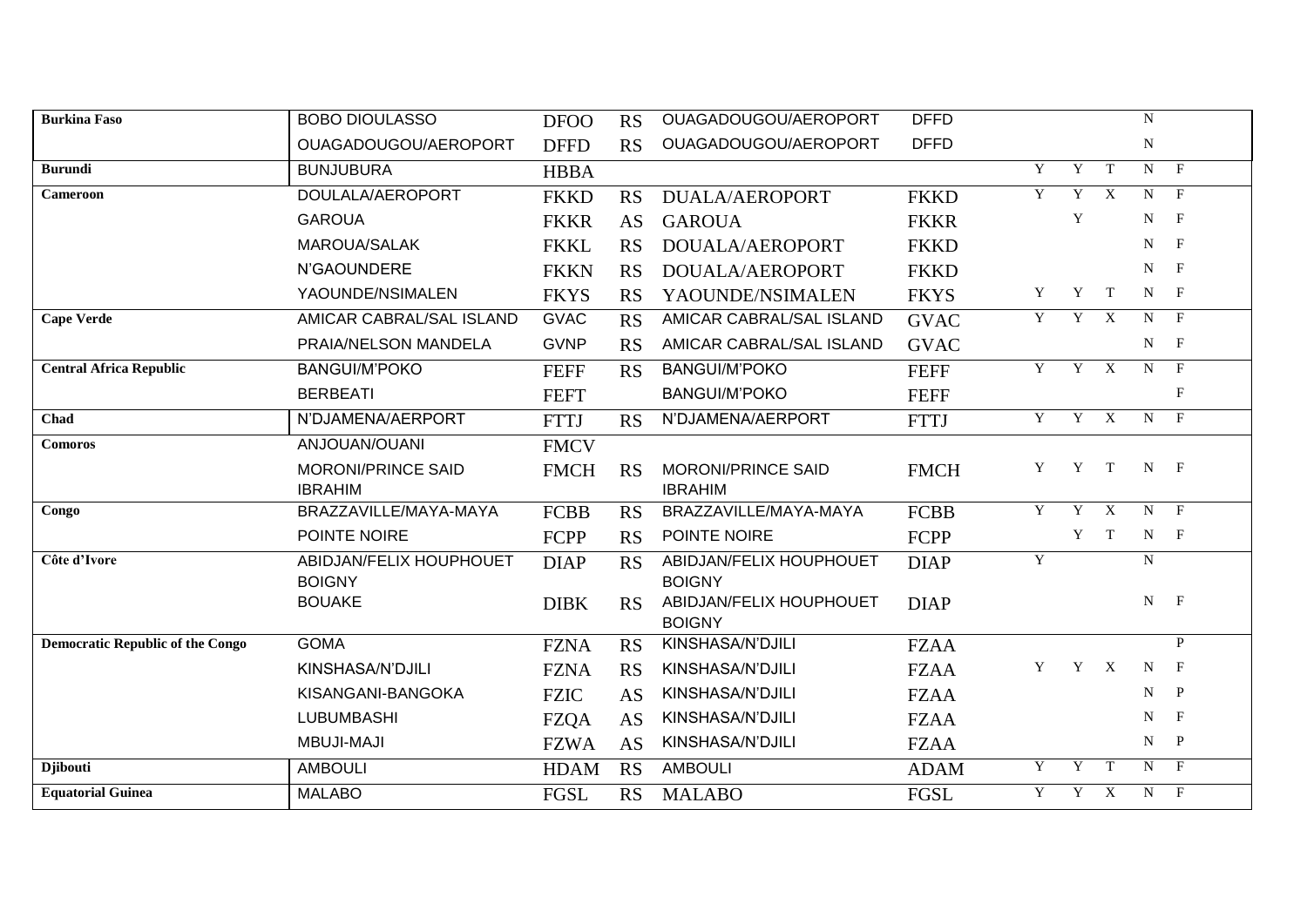| Eritrea       | <b>ASMARA</b><br>AIS/APP/COM/MET/TWR        | <b>HHAS</b> | <b>RS</b> | <b>ASMARA</b><br>AIS/APP/COM/MET/TWR        | <b>HHAS</b> | Y | Y              | T                         |                | $N$ F          |
|---------------|---------------------------------------------|-------------|-----------|---------------------------------------------|-------------|---|----------------|---------------------------|----------------|----------------|
|               | <b>ASSAB</b>                                | <b>HHSB</b> | RS        | <b>ASSAB</b>                                | <b>HHSB</b> |   | Y              |                           |                | $N$ F          |
| Ethiopia      | <b>ADDIS ABABA/BOLE</b><br>COM/MET/NOF      | <b>HAAB</b> | RS        | <b>ADDIS ABABA/BOLE</b><br>COM/MET/NOF      | <b>HAAB</b> | Y | $\overline{Y}$ | $\overline{X}$            | N              | $\mathbf{F}$   |
|               | <b>DIRE DAWA</b>                            | <b>HADR</b> | RS        | <b>ADDIS ABABA/BOLE</b><br>COM/MET/NOF      | <b>HAAB</b> |   |                |                           | $\mathbf N$    | $\mathbf{F}$   |
| Gabon         | FRANCEVILLE/MVENGUE                         | <b>FOON</b> | RS        | LIBREVILLE/LEON M'BA                        | <b>FOOL</b> |   |                |                           |                | $N$ F          |
|               | LIBREVILLE/LEON M'BA                        | <b>FOOL</b> | RS        | LIBREVILLE/LEON M'BA                        | <b>FOOL</b> | Y | Y              | X                         | $N$ F          |                |
|               | PORT-GENTIL                                 | <b>FOOG</b> | RS        | LIBREVILLE/LEON M'BA                        | <b>FOOL</b> | Y |                | T                         | $N$ F          |                |
| Gambia        | <b>BANJUL INTERNATIONAL</b>                 | <b>GBYD</b> | <b>RS</b> | <b>BANJUL INTERNATIONAL</b>                 | <b>GBYD</b> | Y |                | X                         | N              | $\mathbf{F}$   |
| Ghana         | ACCRA/KOTOKA<br><b>INTERNATIONAL</b>        | <b>DGAA</b> | RS        | ACCRA/KOTOKA<br><b>INTERNATIONAL</b>        | <b>DGAA</b> | Y | Y              | $\mathbf X$               | $N$ F          |                |
|               | <b>KUMASI</b>                               | <b>DGSI</b> | RS        | ACCRA/KOTOKA<br><b>INTERNATIONAL</b>        | <b>DGAA</b> |   |                | T                         | $N$ F          |                |
|               | <b>TAMALE</b>                               | <b>DGLE</b> | <b>RS</b> |                                             |             |   |                |                           | $N$ F          |                |
| Guinea-Bissau | <b>BISSAU/OSWALDO VIEIRA</b><br><b>INTL</b> | GGOV        | <b>RS</b> | <b>BISSAU/OSWALDO VIEIRA</b><br><b>INTL</b> | <b>GGOV</b> | Y | Y              | T                         | $\overline{N}$ | $\overline{F}$ |
| Kenya         | ELDORET/INT.AIRPORT                         | <b>HKEL</b> | <b>RS</b> | ELDORET/INT.AIRPORT                         | <b>HKEL</b> | Y | Y              | T                         | $N$ F          |                |
|               | <b>MOMBASA</b>                              | <b>HKMO</b> | <b>RS</b> | <b>MOMBASA</b>                              | <b>HKMO</b> | Y | Y              | T                         | $\mathbf N$    |                |
|               | NAIROBI/JOMO KENYATTA<br>INTL.              | <b>HKJK</b> | <b>RS</b> | NAIROBI/JOMO KENYATTA<br>INTL.              | <b>HKJK</b> | Y | Y              | $\boldsymbol{\mathrm{X}}$ | $N$ F          |                |
|               | TWR/APP/NOF/MET/CIVIL<br><b>AIRLINES</b>    |             |           | TWR/APP/NOF/MET/CIVIL<br><b>AIRLINES</b>    |             |   |                |                           | ${\bf N}$      |                |
| Lesotho       | <b>MASERU MOSHOESHOE I</b>                  | <b>FXMM</b> | <b>RS</b> | MASERU MOSHOESHOE I                         | <b>FXMM</b> | Y | $\overline{Y}$ | T                         | $\overline{N}$ | $\overline{F}$ |
| Liberia       | MONROVIA/ROBERTS INT                        | <b>GLRB</b> | RS        | MONROVIA/ROBERTS INT                        | <b>GLRB</b> | Y | $\overline{Y}$ | T                         |                | $N$ F          |
| Madagascar    | ANTANANARIVO/IVOTA                          | <b>FMMI</b> | RS        | ANTANANARIVO/IVOTA                          | <b>FMMI</b> |   |                |                           | $\overline{N}$ |                |
|               | ANTSIRANANA/ARRACHART                       | <b>FMNA</b> |           |                                             |             |   |                |                           | $\mathbf N$    |                |
|               | <b>DZAOUDZI</b>                             | <b>FMCZ</b> | <b>RS</b> |                                             |             |   |                | $\mathsf{C}$              |                | $N$ F          |
|               | MAHAJANGA/PH.TSIRANANA                      | <b>FMNM</b> | <b>RS</b> | MAHAJANGA/PH.TSIRANANA                      | <b>FMNM</b> | Y | Y              | T                         | $N$ F          |                |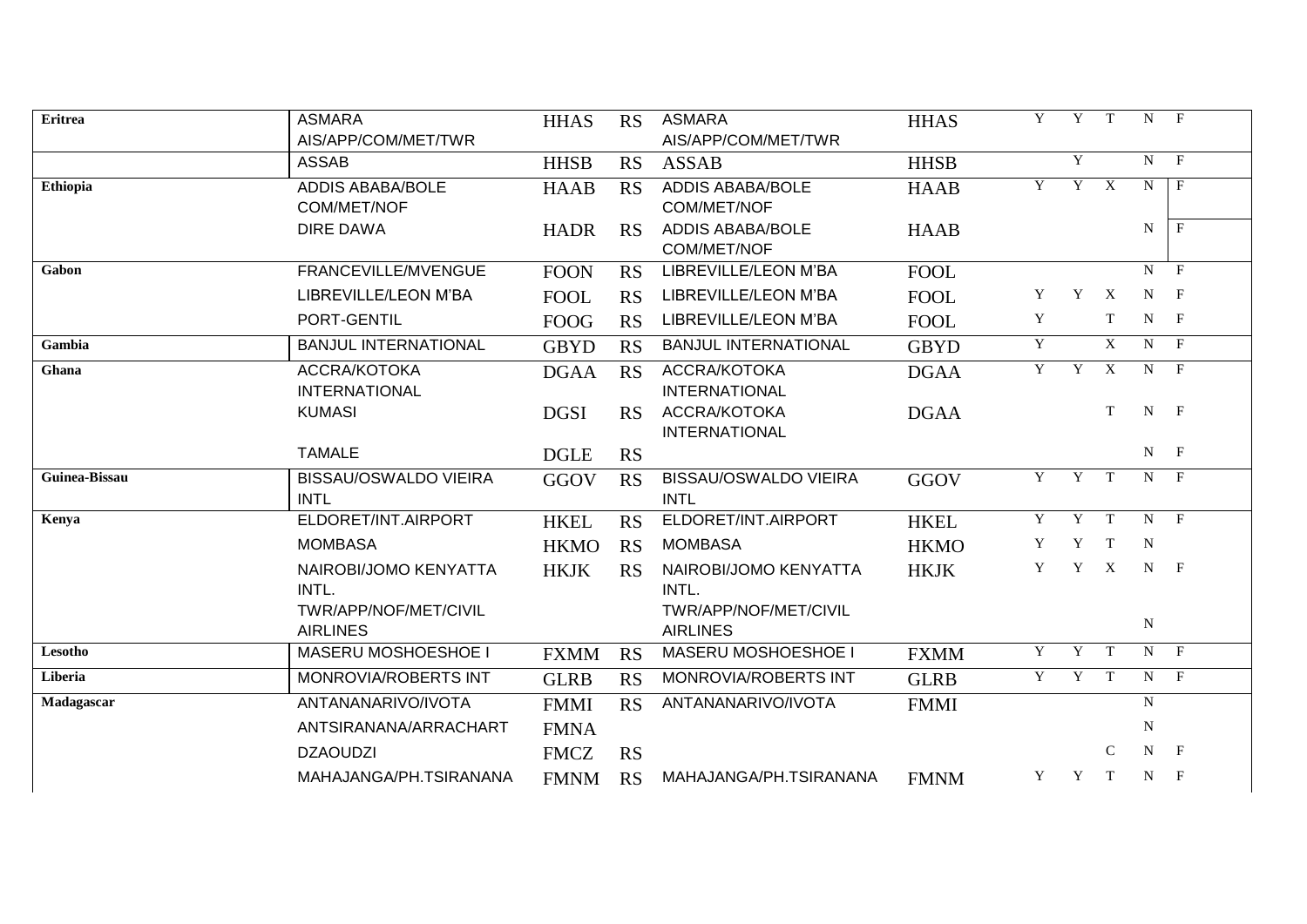|                  | NOSY-BE                                                                              | <b>FMNN</b> | <b>RS</b> | MAHAJANGA/PH.TSIRANANA                                                               | <b>FMNM</b> |   |   |                           | N           | $\mathbf{F}$   |
|------------------|--------------------------------------------------------------------------------------|-------------|-----------|--------------------------------------------------------------------------------------|-------------|---|---|---------------------------|-------------|----------------|
|                  | SAINTE-MARIE                                                                         | <b>FMMS</b> | <b>RS</b> | <b>TOAMASINA</b>                                                                     | <b>FMMT</b> |   |   |                           | N           | $\mathbf{F}$   |
|                  | <b>TOAMASINA</b>                                                                     | <b>FMMT</b> | <b>RS</b> | <b>TOAMASINA</b>                                                                     | <b>FMMT</b> | Y |   | Y T                       | $N$ F       |                |
|                  | <b>TOLAGNARO</b>                                                                     | <b>FMSD</b> | <b>RS</b> | ANTANANARIVO/IVATO                                                                   | <b>FMMI</b> |   |   |                           | $N$ F       |                |
| <b>Malawi</b>    | <b>BLANTYRE/CHILEKA</b>                                                              | <b>FWCL</b> | RS        | <b>BLANTYRE/CHILEKA</b>                                                              | <b>FWCL</b> |   | Y |                           |             | $N$ F          |
|                  | LILONGWE/KAMUZU<br><b>INTERNATIONAL</b>                                              | <b>FWKI</b> | <b>RS</b> | LILONGWE/KAMUZU<br><b>INTERNATIONAL</b>                                              | <b>FWKI</b> | Y | Y | X                         | $N$ F       |                |
| Mali             | <b>BAMAKO/SENOU</b>                                                                  | <b>GABS</b> | <b>RS</b> | <b>BAMAKO/SENOU</b>                                                                  | <b>GABS</b> | Y | Y | $\boldsymbol{\mathrm{X}}$ | $N$ F       |                |
|                  | <b>GAO</b>                                                                           | <b>GAGO</b> | <b>RS</b> | <b>BAMAKO/SENOU</b>                                                                  | <b>GABS</b> |   |   | T                         | $N_{\odot}$ | $\overline{F}$ |
|                  | <b>KAYES</b>                                                                         | <b>GAKD</b> | <b>RS</b> | <b>BAMAKO/SENOU</b>                                                                  | <b>GABS</b> |   |   |                           | $N$ F       |                |
|                  | <b>KIDAL</b>                                                                         | <b>GAKL</b> | <b>RS</b> | <b>BAMAKO/SENOU</b>                                                                  | <b>GABS</b> |   |   |                           | N           | $\mathbf{F}$   |
|                  | MOPTI/AMBODEDO                                                                       | <b>GAMB</b> | <b>RS</b> | <b>BAMAKO/SENOU</b>                                                                  | <b>GABS</b> |   |   |                           | N           | $\mathbf{F}$   |
|                  | <b>NIORO</b>                                                                         | <b>GANR</b> | <b>RS</b> | <b>BAMAKO/SENOU</b>                                                                  | <b>GABS</b> |   |   |                           | $N$ F       |                |
|                  | <b>TOMBOUCTOU</b>                                                                    | <b>GATB</b> | <b>RS</b> | <b>BAMAKO/SENOU</b>                                                                  | <b>GABS</b> |   |   |                           | $N$ F       |                |
| Mauritania       | <b>ATAR</b>                                                                          | <b>GQPA</b> | <b>RS</b> | NOUAKCHOTT/AEROPORT                                                                  | <b>GQNN</b> |   |   |                           |             | $N$ F          |
|                  | <b>NEMA</b>                                                                          | <b>GQNI</b> | <b>RS</b> | NOUAKCHOTT/AEROPORT                                                                  | <b>GQNN</b> |   |   |                           | N           | $\mathbf{F}$   |
|                  | NOUADHIBOU                                                                           | <b>GQPP</b> | <b>RS</b> | NOUADHIBOU                                                                           | <b>GQPP</b> | Y | Y | T                         | $N$ F       |                |
|                  | NOUKCHOTT/AEROPORT                                                                   | <b>GQNN</b> | <b>RS</b> | NOUAKCHOTT/AEROPORT                                                                  | <b>GQNN</b> | Y |   | Y X                       | $N$ F       |                |
|                  | ZOUERATT/AZADIT                                                                      | <b>GQPZ</b> | <b>RS</b> | NOUAKCHOTT/AEROPORT                                                                  | <b>GQNN</b> |   |   |                           | $N$ F       |                |
| <b>Mauritius</b> | <b>SIR SEEWOOSAGUR</b><br><b>RAMGOOLAM</b><br><b>INTERNATIONAL</b><br><b>AIRPORT</b> | <b>FIMP</b> | RS        | <b>SIR SEEWOOSAGUR</b><br><b>RAMGOOLAM</b><br><b>INTERNATIONAL</b><br><b>AIRPORT</b> | <b>FIMP</b> | Y |   | Y X                       | $N$ F       |                |
| Mozambique       | <b>BEIRA</b>                                                                         | <b>FOBR</b> | <b>RS</b> | <b>BEIRA</b>                                                                         | <b>FQBR</b> | Y | Y | $\mathbf{T}$              | $N$ F       |                |
|                  | <b>MAPUTO</b>                                                                        | <b>FQMA</b> | <b>RS</b> | <b>MAPUTO</b>                                                                        | <b>FQMA</b> | Y | Y | T                         | $N$ F       |                |
| <b>Namibia</b>   | <b>HOSEA KUTAKO INTL</b><br><b>AIRPORT</b>                                           | <b>FYWH</b> | <b>RS</b> | <b>HOSEA KUTAKO INTL</b><br><b>AIRPORT</b>                                           | <b>FYWH</b> | Y | Y | $\boldsymbol{\mathrm{X}}$ | $N_{\odot}$ | $\mathbf{F}$   |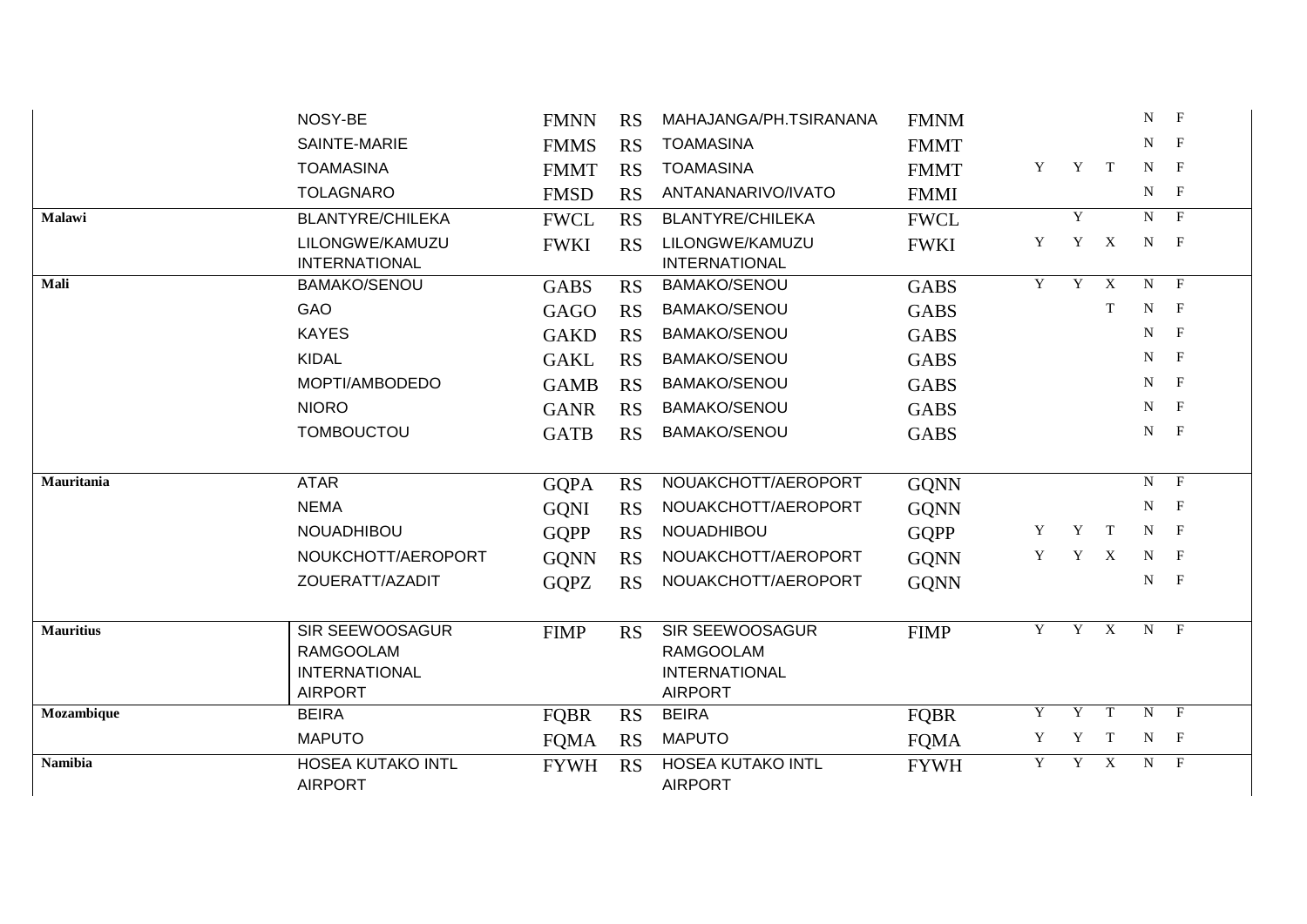|                                                            | <b>KEETMANSHOOP</b>                               | <b>FYKT</b> | <b>RS</b>                        | <b>HOSEA KUTAKO INTL</b><br><b>AIRPORT</b>        | <b>FYWH</b> |   |              |                           | N              | $\mathbf{F}$   |
|------------------------------------------------------------|---------------------------------------------------|-------------|----------------------------------|---------------------------------------------------|-------------|---|--------------|---------------------------|----------------|----------------|
|                                                            | <b>WALVIS BAY</b>                                 | <b>FYWB</b> | RS                               | <b>HOSEA KUTAKO INTL</b><br><b>AIRPORT</b>        | <b>FYWH</b> |   |              |                           | $N$ F          |                |
| <b>Niger</b>                                               | <b>AGADES SUD</b>                                 | <b>DRZA</b> | <b>RS</b>                        | <b>NIAMEY</b>                                     |             |   |              | T                         | $\mathbf N$    | $\mathbf{F}$   |
|                                                            | <b>NIAMEY</b>                                     | <b>DRRN</b> | <b>RS</b>                        | <b>NIAMEY</b>                                     |             | Y | $\mathbf Y$  | $\mathbf{X}$              | N              | $\mathbf{F}$   |
|                                                            | <b>ZINDER</b>                                     | <b>DRZR</b> | <b>RS</b>                        | <b>NIAMEY</b>                                     |             |   |              | T                         | $N$ F          |                |
| <b>Nigeria</b>                                             | ABUJA/NNAMDI AZIKIWE                              | <b>DNAA</b> | <b>RS</b>                        | KANO/MALLAM AMINU KANO                            | <b>DNKN</b> | Y | Y            | $\boldsymbol{\mathrm{X}}$ | N              | $\mathbf{F}$   |
|                                                            | CALABAR/MARGATET EKPO                             | <b>DNCA</b> | <b>RS</b>                        | LAGOS/MURTALA<br><b>MUHAMMED</b>                  | <b>DNMM</b> |   |              | T                         | N              | $\mathbf{F}$   |
|                                                            | <b>ILORIN</b>                                     | <b>DNIL</b> | <b>RS</b>                        | LAGOS/MURTALA<br><b>MUHAMMED</b>                  | <b>DNMM</b> |   |              | T                         | N              | $\mathbf{F}$   |
|                                                            | <b>KADUNA (NEW)</b>                               | <b>DNKA</b> | <b>RS</b>                        | <b>KATSINA</b>                                    | <b>DNKT</b> |   |              | T                         | N              | $\mathbf{F}$   |
| KANO/MALLAM AMINU KANO<br>LAGOS/MURTALA<br><b>MUHAMMED</b> |                                                   | <b>DNKN</b> | <b>RS</b>                        | KANO/MALLAM AMINU KANO                            | <b>DNKN</b> | Y | Y            | $\mathbf{X}$              | N              | $\mathbf{F}$   |
|                                                            | <b>DNMM</b>                                       | <b>RS</b>   | LAGOS/MURTALA<br><b>MUHAMMED</b> | <b>DNMM</b>                                       | Y           | Y | $\mathbf{X}$ | N                         | $\mathbf{F}$   |                |
|                                                            | <b>MAIDUGURI</b>                                  | <b>DNMA</b> | <b>RS</b>                        | KANO/MALLAM AMINU KANO                            | <b>DNKN</b> |   |              | T                         | $\mathbf N$    | $\mathbf{F}$   |
|                                                            | PORT HARCOURT                                     | <b>DNPO</b> | <b>RS</b>                        | LAGOS/MURTALA<br><b>MUHAMMED</b>                  | <b>DNMM</b> | Y | Y            | $\mathbf{X}$              | N              | $\mathbf{F}$   |
|                                                            | SOKOTO/SADDIQ ABUBAKAR<br>Ш                       | <b>DNSO</b> | <b>RS</b>                        | KANO/MALLAM AMINU KANO                            | <b>DNKN</b> |   |              | T                         | N              | $\mathbf{F}$   |
| <b>Reunion (FRANCE)</b>                                    | LA REUNION-ROLAND<br><b>GARROS</b>                | <b>FMEE</b> | <b>RS</b>                        | LA REUNION-ROLAND<br><b>GARROS</b>                | <b>FMEE</b> | Y | Y            | $\overline{X}$            | $N$ F          |                |
| Rwanda                                                     | KIGALI INTERNATIONAL<br><b>AIRPORT</b>            | <b>HRYR</b> | <b>RS</b>                        | KIGALI INTERNATIONAL<br><b>AIRPORT</b>            | <b>FRYR</b> | Y | Y T          |                           | $N$ F          |                |
| <b>Sao Tome and Principe</b>                               | SAO TOME/INTERNATIONAL,<br><b>SAO TOME ISLAND</b> | <b>FPST</b> | <b>RS</b>                        | SAO TOME/INTERNATIONAL,<br><b>SAO TOME ISLAND</b> | <b>FPST</b> | Y |              | Y X                       | N              | $\mathsf{F}$   |
| <b>Senegal</b>                                             | <b>CAP SKIRING</b>                                | <b>GOGS</b> | <b>RS</b>                        | DAKAR/YOFF                                        | <b>GOOY</b> |   |              | $\mathbf T$               | $\overline{N}$ | $\mathbf{F}$   |
|                                                            | DAKAR/YOFF                                        | GOOY        | <b>RS</b>                        | DAKAR/YOFF                                        | <b>GOOY</b> | Y |              | Y X                       | N              | $\overline{F}$ |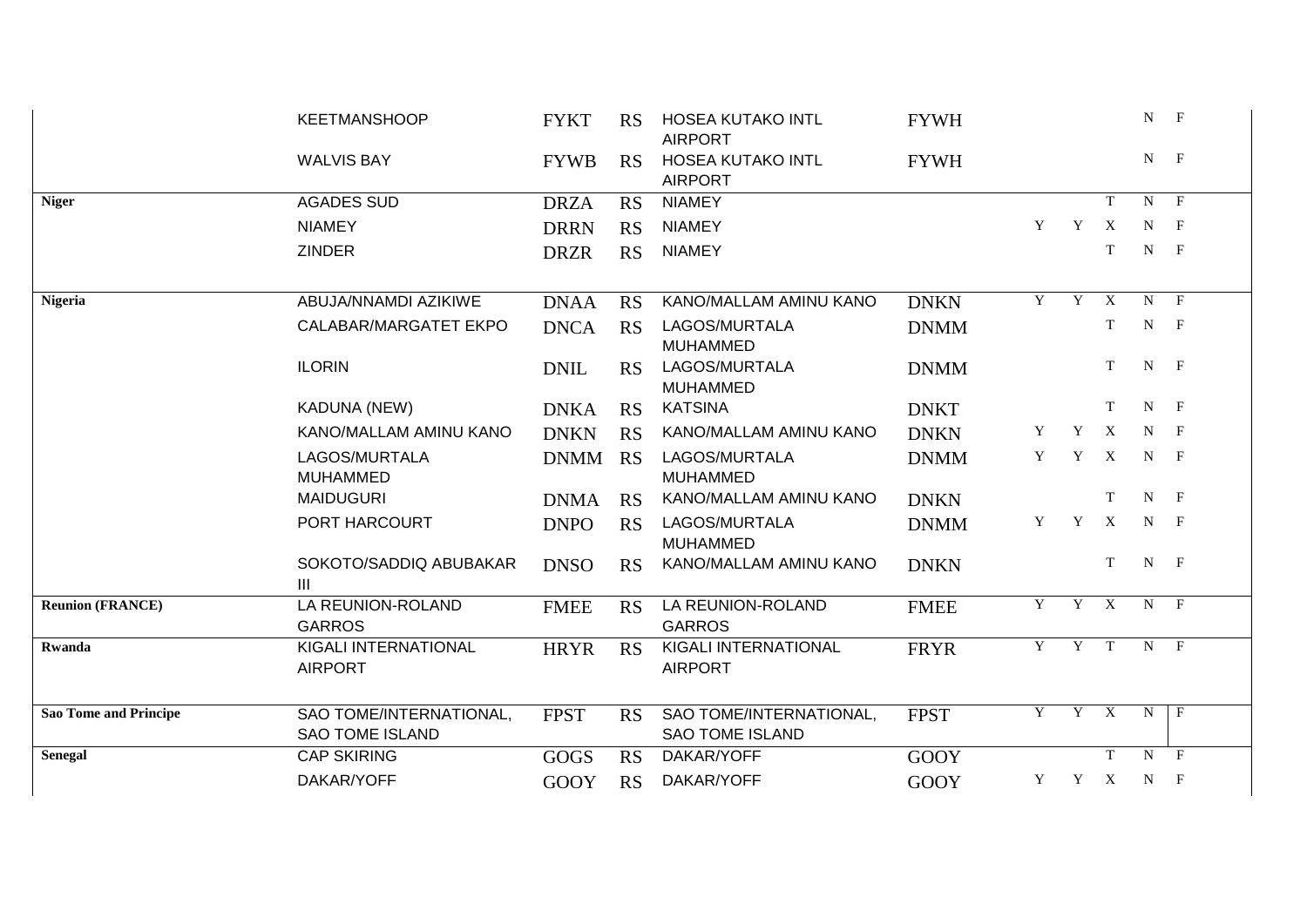|                     | <b>SAINT LOUIS</b>                                  | <b>GOSS</b> | <b>RS</b> | DAKAR/YOFF                                          | <b>GOOY</b> |                |       | T | ${\bf N}$ $ {\bf F}$ |                |
|---------------------|-----------------------------------------------------|-------------|-----------|-----------------------------------------------------|-------------|----------------|-------|---|----------------------|----------------|
|                     | <b>TAMBACOUNDA</b>                                  | <b>GOTT</b> | <b>RS</b> | DAKAR/YOFF                                          | <b>GOOY</b> |                |       |   | ${\bf N}$ $ {\bf F}$ |                |
|                     | <b>ZIGUINCHOR</b>                                   | GOGG        | <b>RS</b> | DAKAR/YOFF                                          | <b>GOOY</b> |                |       |   | $N$ F                |                |
| <b>Seychelles</b>   | SEYCHELLES INTERNATONAL<br><b>AIRPORT</b>           | <b>FSIA</b> | <b>RS</b> | SEYCHELLES INTERNATONAL<br><b>AIRPORT</b>           | <b>FSIA</b> | Y              | Y     | T | $N_{\rm}$            | $\overline{F}$ |
| <b>Sierra Leone</b> | FREE TOWN/LUNGI                                     | <b>GFLL</b> | <b>RS</b> | <b>FREE TOWN/LUNGI</b>                              | <b>GFLL</b> | $\overline{Y}$ | Y X   |   | $N$ F                |                |
| Somalia             | <b>BERBERA</b>                                      | <b>HCMI</b> | <b>AS</b> | <b>MOGADISHU</b>                                    | <b>HCMM</b> |                |       |   |                      | $N$ F          |
|                     | <b>BURAO</b>                                        | <b>HCMV</b> | <b>RS</b> | <b>MOGADISHU</b>                                    | <b>HCMM</b> |                |       |   | $N_{\odot}$          | $\mathbf{F}$   |
|                     | <b>EGAL INTERNATIONAL</b><br><b>AIRPORT</b>         | <b>HCMH</b> | <b>RS</b> | <b>MOGADISHU</b>                                    | <b>HCMM</b> |                |       |   | ${\bf N}$ $ {\bf F}$ |                |
|                     | KISIMAYU                                            | <b>HCMK</b> | AS        | <b>MOGADISHU</b>                                    | <b>HCMM</b> |                |       |   | $N$ F                |                |
|                     | <b>MOGADISHU</b>                                    | HCMM RS     |           | <b>MOGADISHU</b>                                    | <b>HCMM</b> | Y              | Y T   |   | $N$ F                |                |
| <b>South Africa</b> | <b>BRAM FISCHER</b><br><b>INTERNATIONAL AIRPORT</b> | FABL        | <b>RS</b> | <b>BRAM FISCHER</b><br><b>INTERNATIONAL AIRPORT</b> | FABL        | Y              | Y     | T |                      | $N$ F          |
|                     | CAPE TOWN (INTERNATIONAL<br>AIRPORT)                | <b>FACT</b> | <b>RS</b> | CAPE TOWN (INTERNATIONAL<br>AIRPORT)                | <b>FACT</b> | Y              | Y     | X | $N$ F                |                |
|                     | O.R. TAMBO<br>(JOHANNESBURG INTL<br>AIRPORT)        | <b>FAOR</b> | RS        | O.R. TAMBO<br>(JOHANNESBURG INTL<br>AIRPORT)        | <b>FAOR</b> | Y              | $Y$ X |   | $N$ F                |                |
|                     | <b>LANSERIA</b>                                     | <b>FALA</b> | RS        | O.R. TAMBO<br>(JOHANNESBURG INTL<br>AIRPORT)        | <b>FAOR</b> |                |       |   | ${\bf N}$ $ {\bf F}$ |                |
|                     | <b>MAFIKENG AD</b>                                  | <b>FAMM</b> | AS        | O.R. TAMBO<br>(JOHANNESBURG INTL<br>AIRPORT)        | <b>FAOR</b> |                |       |   | ${\bf N}$ $ {\bf F}$ |                |
|                     | <b>NELSPRUIT</b>                                    | <b>FANS</b> | <b>RS</b> | <b>GROOTFONTEIN</b>                                 | FAGF        |                |       |   | ${\bf N}$ $ {\bf F}$ |                |
|                     | PIETERSBURG (CIVIL)                                 | FAPI        | <b>AS</b> | O.R. TAMBO<br>(JOHANNESBURG INTL<br>AIRPORT)        | <b>FAOR</b> |                |       |   | ${\bf N}$ $ {\bf F}$ |                |
|                     | PORT ELIVABETH ( PORT<br>ELIZABETH AIRPORT)         | FAPE        | <b>AS</b> | O.R. TAMBO<br>(JOHANNESBURG INTL                    | <b>FAOR</b> |                |       |   | ${\bf N}$ $ {\bf F}$ |                |